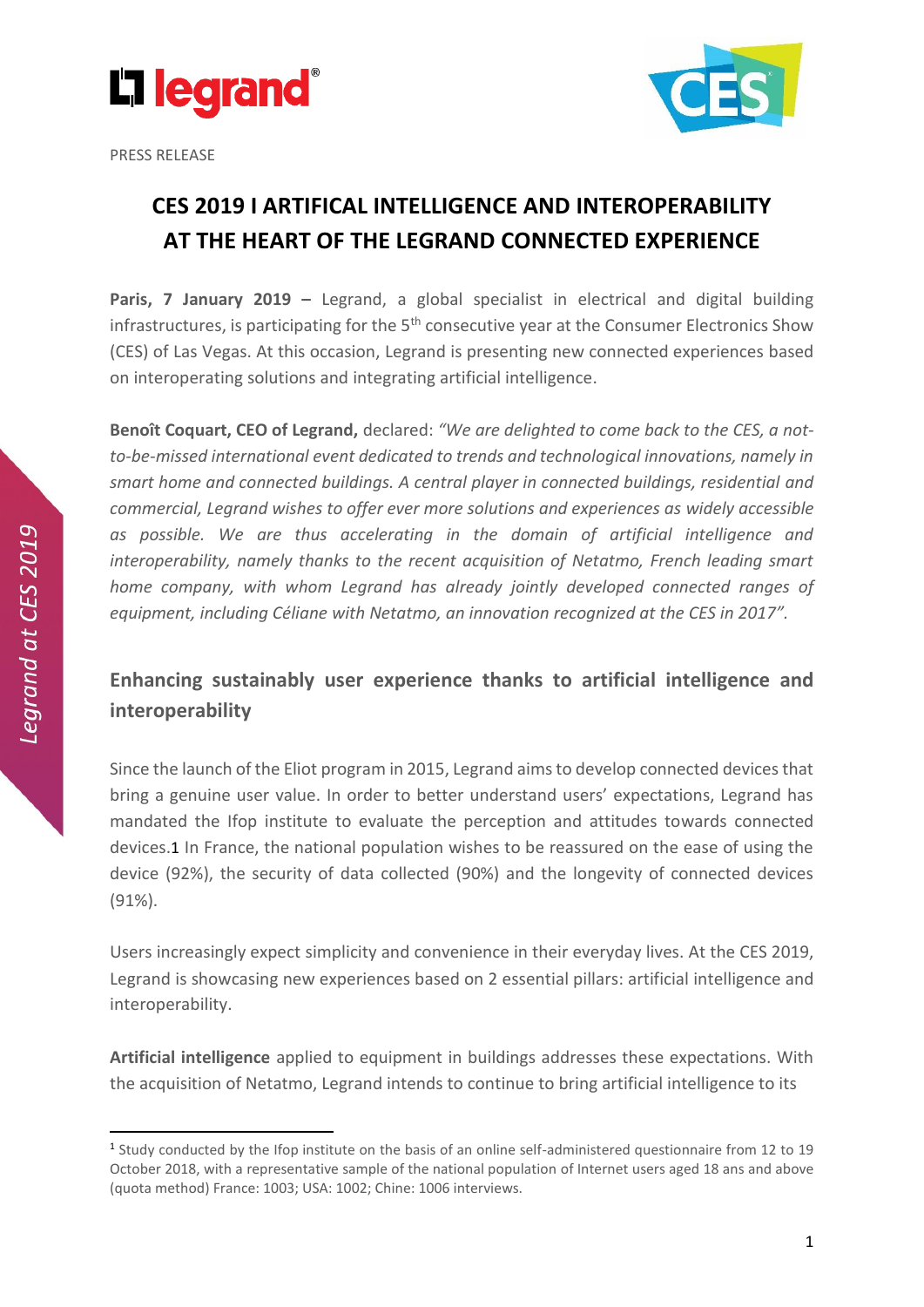



products for an ever enhanced experience. For example, connected door entry system, voice control, presence and air quality sensors increase sustainably user value for more comfort, security and savings. Buildings become in reality capable of communicating with their occupants and listen to their needs in order to address them.

**Fred Potter, Chief Technology Officer of the Eliot program**, declared: "*We are entering a new life cycle of connected objects. Artificial intelligence and deep learning allow them to understand their environment, analyse the context in which they are used and react automatically. These objects are no longer just connected, they provide users with new services. Our solutions are developed in accordance with Privacy by design and Security by design standards, which require incorporating the protection of users and their privacy into the solution design phase. Users choose our solutions both for the security they provide and for the experiences and benefits they offer*".

**Interoperability** is the basis for the connected experience. Interoperability is the ability of a product or a system to communicate with other products and systems. This is an essential precondition for the development of connected devices and Legrand is making every effort to provide interoperable solutions with the market's various IoT protocols and to define the industry standards. The challenge is to allow users to build their own experience, one that suits them and is useful to them, without being dependent on certain brands, technologies and systems rather than others.

At the CES 2018, Legrand launched its interoperability program 'Works with Legrand' (WWL) to push back further boundaries by opening our ecosystem to our partners and liberating users from technological constraints. By allowing third market players to connect to our solutions, we are offering new experiences to the end user while respecting privacy and data confidentiality.

For more information about Legrand at CES 2019, see our complete media kit and visuals available for download:

**[Download the Media Kit](https://lion.box.com/s/vlr9bede3d4vynutxh96l9734umpzrx7)** 

**Attending CES? If you wish to find out more about Legrand's participation at CES and our existing partnerships, feel free to call in at our booth: Sands, Halls A-D - 41142 (Smart Home Marketplace).**